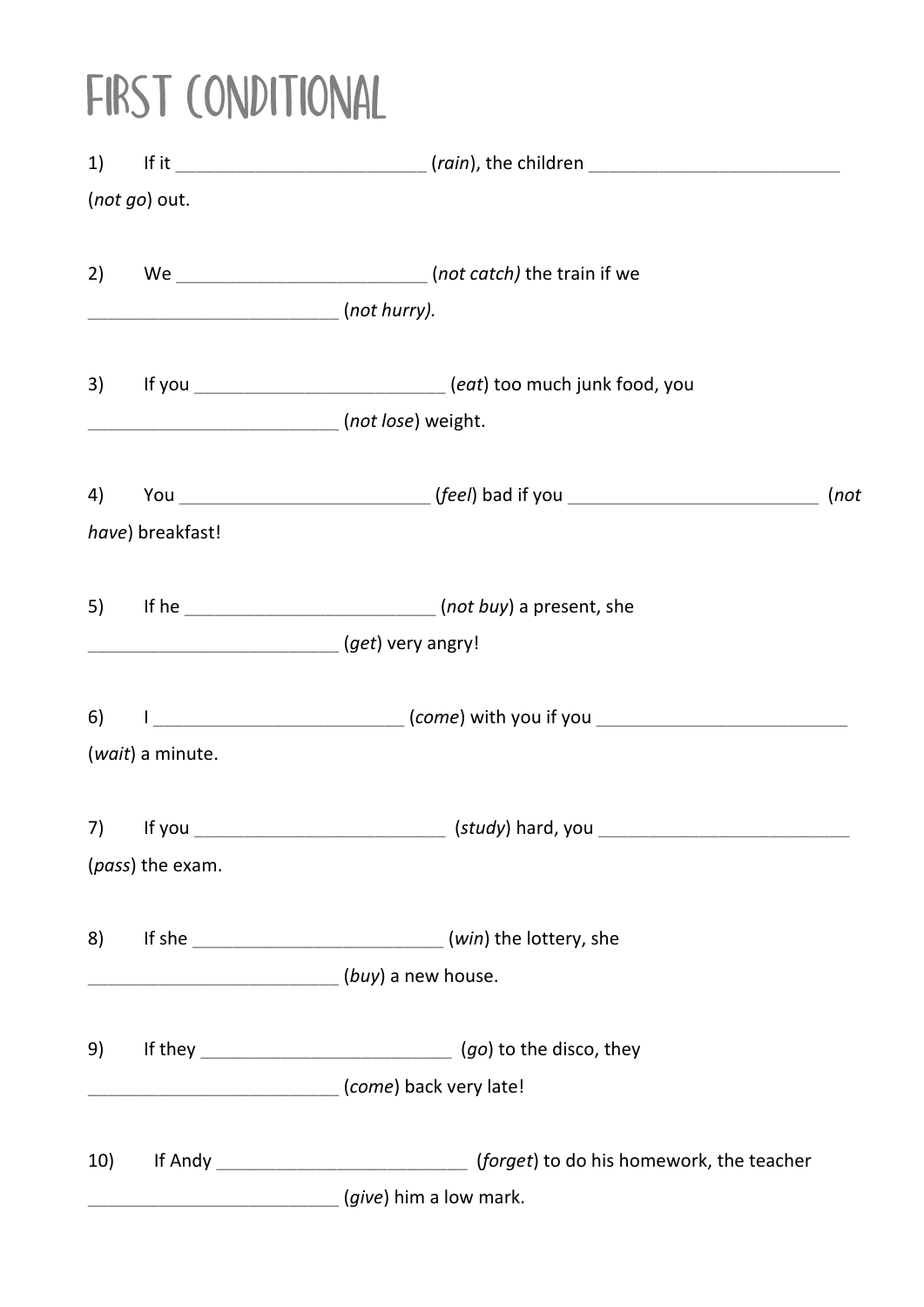#### FIRST CONDITIONAL - SIGNIFICATO DELLE FRASI

- 1) Se pioverà, i bambini non usciranno.
- 2) Non prenderemo il treno se non ci sbrighiamo.
- 3) Se mangi troppo cibo-spazzatura, non perderai peso.
- 4) Ti sentirai male se non farai colazione!
- 5) Se (lui) non comprerà un regalo, lei si arrabbierà moltissimo.
- 6) Verrò con te se aspetti un minuto.
- 7) Se studi duramente, passerai l'esame.
- 8) Se (lei) vincerà alla lotteria, comprerà una casa nuova.
- 9) Se andranno in discoteca, torneranno tardissimo.
- 10) Se Andy dimenticherà di fare il compito, l'insegnante gli darà un voto basso.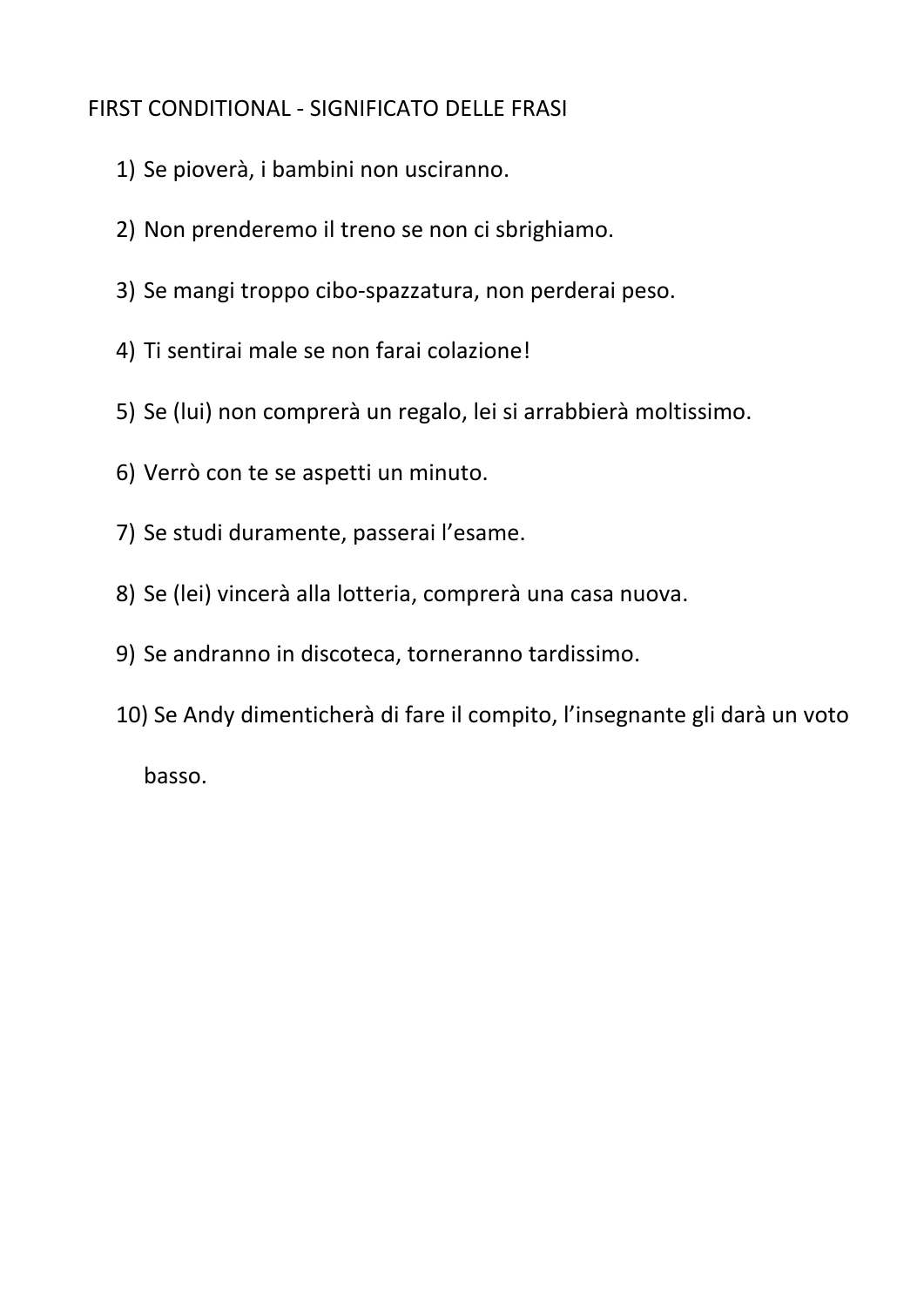# SECOND CONDITIONAL

|                                | 1) If I _____________________________(come) home earlier, I _____________________                  |      |
|--------------------------------|----------------------------------------------------------------------------------------------------|------|
| ( <i>prepare</i> ) the dinner. |                                                                                                    |      |
|                                |                                                                                                    |      |
|                                |                                                                                                    |      |
|                                | 3) If we _________________________________(hurry), we _________________________________(catch) the |      |
| train!                         |                                                                                                    |      |
|                                | 4) If Jim __________________________________(study) harder, the exam                               |      |
|                                | __________________________________(be) easier for him!                                             |      |
|                                |                                                                                                    |      |
| (not/keep) it.                 |                                                                                                    |      |
|                                | 6) If they _________________________________ (not print) their written papers, the teacher         |      |
|                                | _____________________________________ (not/correct) them.                                          |      |
|                                |                                                                                                    |      |
| late!                          |                                                                                                    |      |
|                                |                                                                                                    | (be) |
| you!                           |                                                                                                    |      |
|                                | 9) What _____________________________(you/do) if you __________________________(be)                |      |
| me?                            |                                                                                                    |      |
| 10)                            |                                                                                                    |      |
|                                | (call) her!                                                                                        |      |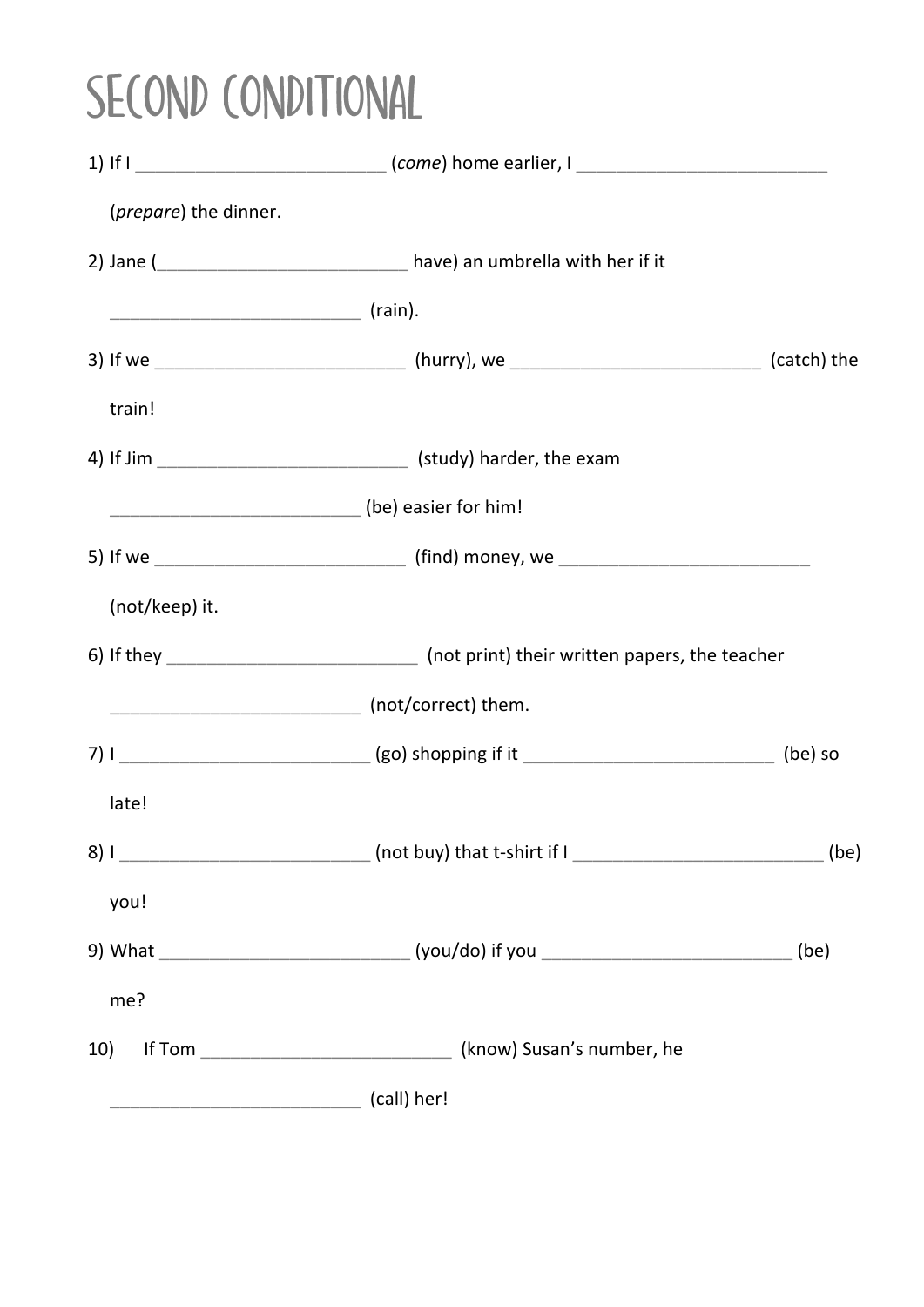#### SECOND CONDITIONAL - SIGNIFICATO DELLE FRASI

- 1) Se arrivassi a casa presto, preparerei il pranzo.
- 2) Jane avrebbe un ombrello con sé se piovesse.
- 3) Se ci sbrigassimo, prenderemmo il treno.
- 4) Se Jim studiasse più duramente, l'esame sarebbe più facile per lui.
- 5) Se trovassimo dei soldi, non li terremmo.
- 6) Se loro non stampassero le loro ricerche scritte, l'insegnante non le correggerebbe.
- 7) Andrei a fare shopping se non fosse così tardi.
- 8) Non comprerei quella maglietta se fossi in te!
- 9) Cosa faresti se fossi in me?
- 10) Se Tom conoscesse il numero di Susan, la chiamerebbe!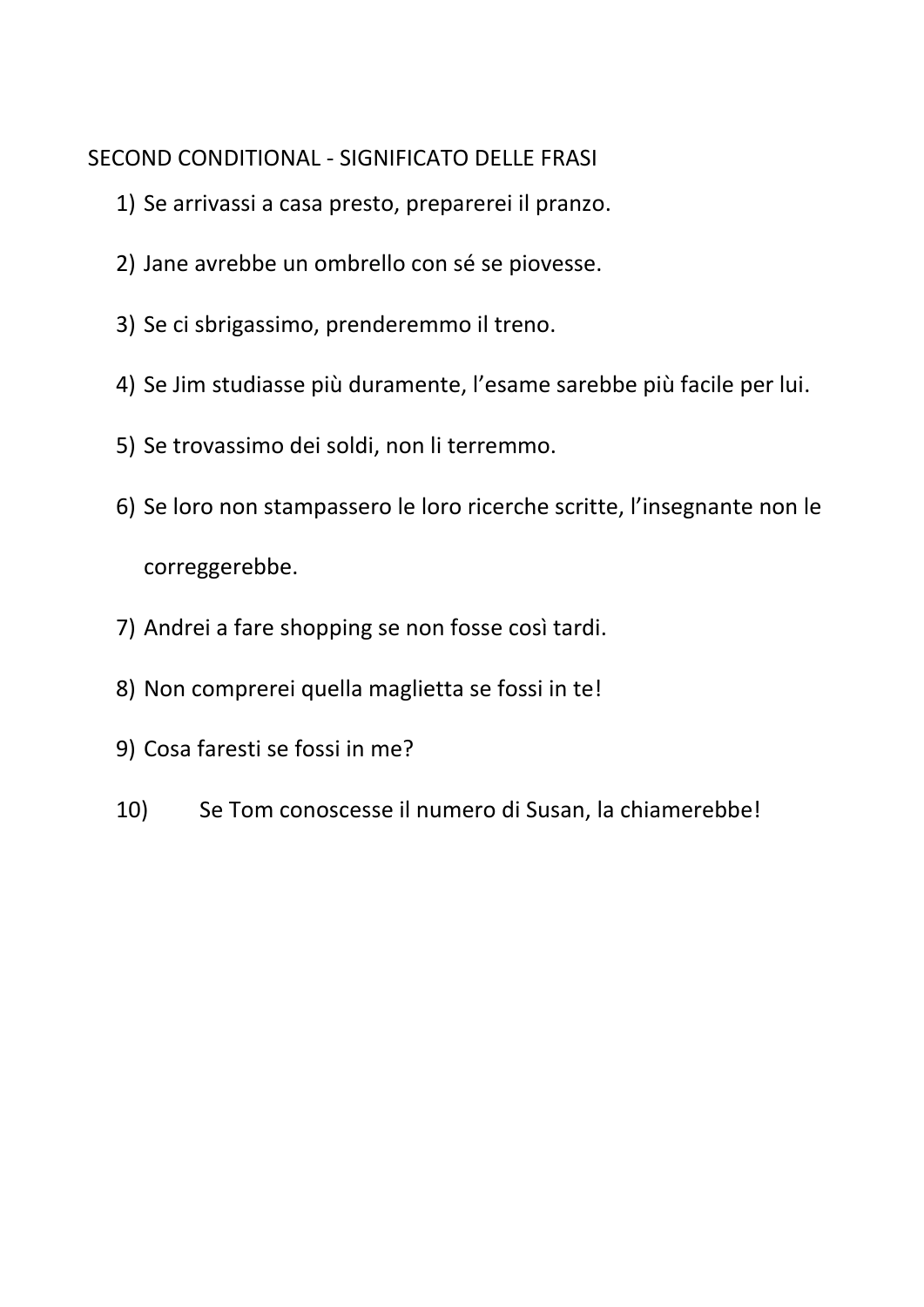### FIRST CONDITIONAL

|    | $(not go)$ out.           |                                   |                                                                                                                   | 1) If it $\frac{raise}{max}$ (rain), the children won't go                                       |  |
|----|---------------------------|-----------------------------------|-------------------------------------------------------------------------------------------------------------------|--------------------------------------------------------------------------------------------------|--|
|    |                           |                                   | 2) We <u>won't catch</u> (not catch) the train if we<br>don't hurry (not hurry).                                  |                                                                                                  |  |
|    |                           | $worth$ $Lose$ (not lose) weight. | 3) If you <u>eat</u> (eat) too much junk food, you                                                                |                                                                                                  |  |
|    | have) breakfast!          |                                   |                                                                                                                   | 4) You will feel (feel) bad if you don't have not                                                |  |
|    |                           |                                   | 5) If he <u>doesn't buy</u> (not buy) a present, she<br>will get (get) very angry!                                |                                                                                                  |  |
|    | ( <i>wait</i> ) a minute. |                                   | 6) $I$ will come (come) with you if you wait                                                                      |                                                                                                  |  |
|    | (pass) the exam.          |                                   | 7) If you study (study) hard, you will pass                                                                       |                                                                                                  |  |
|    |                           |                                   | 8) If she $\frac{wins}{w}$ (win) the lottery, she<br>$\frac{wi\ell\ell}{w}\frac{b\ell\ell}{w}$ (buy) a new house. |                                                                                                  |  |
| 9) |                           | will come (come) back very late!  | If they $\underbrace{q\circ}$ $\underbrace{q\circ}$ (go) to the disco, they                                       |                                                                                                  |  |
|    |                           |                                   |                                                                                                                   | 10) If Andy forgets (forget) to do his homework, the teacher<br>will give (give) him a low mark. |  |